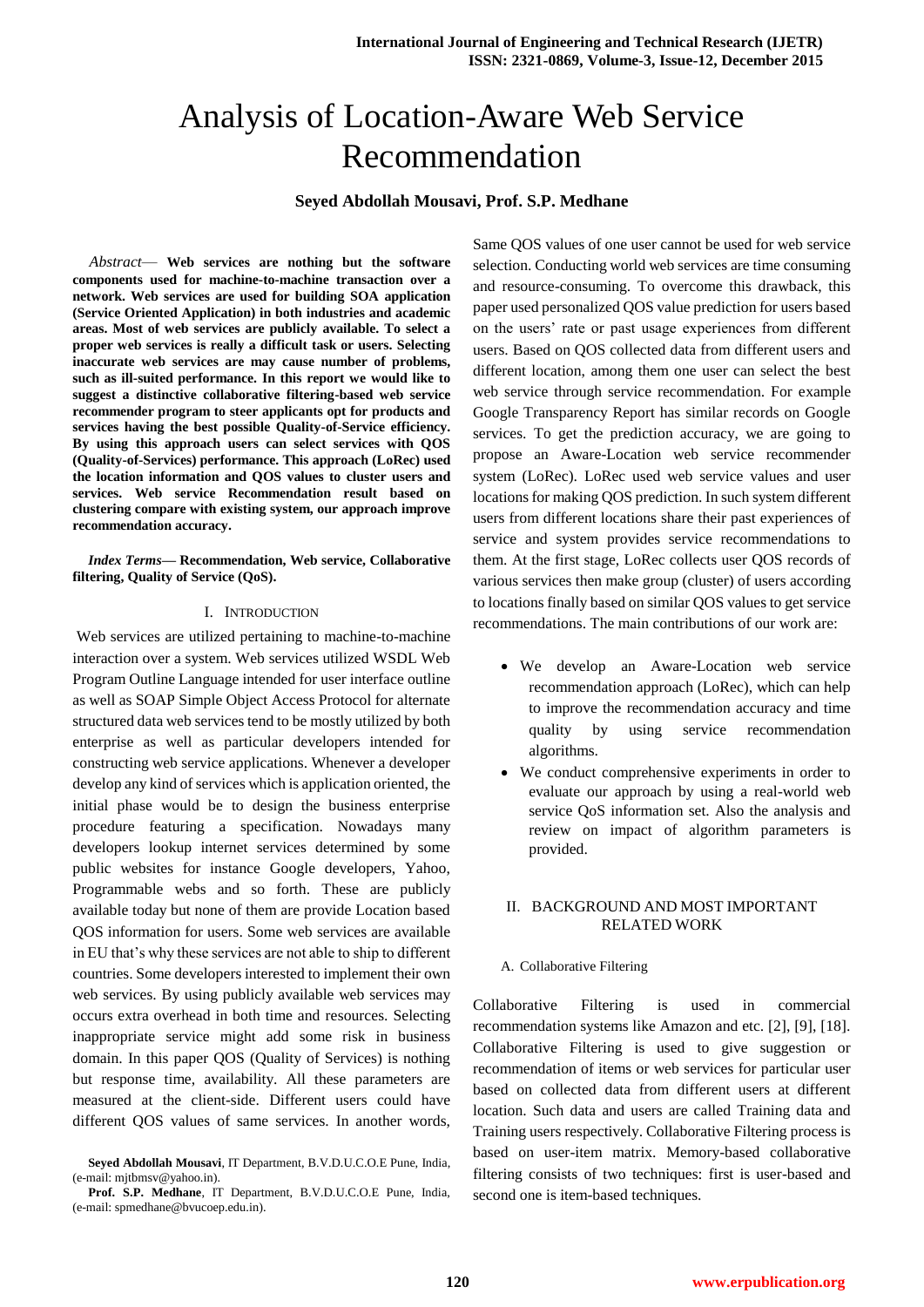Memory-based collaborative filtering easy to implement and sometimes required low cost otherwise it is free of cost. However, memory primarily based algorithms have high computation complexity so that it does not used in large scale operations. Model-based Collaborative Filtering algorithms, this model access the past data or rating data using statistical and machine learning algorithms and quickly generate recommendations for specific user based on similar QOS values and location. The main advantage is these models should be rebuilt once new users are added to the system.

## B. Service Selection and Recommendation

Recently, Service selection and recommendation both are considered main key factors of our proposed systems. By using clustering techniques it is easy to process the further recommendation task. . El Hadadd et al proposed a selection technique, in which the attributes or items and QOS values are selected. Kang et al. [7] propose AWSR to recommend the web services based on the rating data which is collected from Training users from different locations through preferences. Shao et al. uses a user-based Collaborative Filtering algorithm to predict the QoS values of web services. Such information are used for experimental analysis. In our LoRec approach, we analyzed mixture tasks of various Collaborative Filtering algorithms as discussed earlier. This mixture is much more helpful in generating web service recommendation. The authors also integrate some Neighborhood approach with Matrix factorization in LoRec system. Yu [15] presents the technique which integrates matrix factorization with decision tree learning for service recommendation. Chen et al. [4] used the region-based Collaborative Filtering algorithm to make a web service recommendation. Many, authors also propose a visualization technique for displaying service recommendation results on a map. In our LoRec system, web service recommendation is totally based on both users and web services perspective. That is recommendation algorithm match similar QOS records based on users (cluster) and web services (QOS values/ response time). So that prediction and recommendation accuracy will automatically increase because in our LoRec system considered both user region i.e. Location and web service QOS values.

## III. QUALITY OF SERVICE PARAMETERS

| NO | <b>OoS</b> Parameter | <b>Description</b>                                                        |
|----|----------------------|---------------------------------------------------------------------------|
|    | Response Time        | Max or Average Time taken to<br>send a request and receive a<br>response. |
| 2  | Availability         | Number of successful invocations<br>Total invocations.                    |

## IV. CONCLUSION

This specific report presents a QoS-aware web service professional recommendation approach. The fundamental concept would be to predict web services QoS ideals as well as recommend the most beneficial one pertaining to productive users depending on historical web service QoS data. Existing system consider only response time of web services. But our LoRec system considers both response time and user location. Collaborative filtering algorithm is used to create cluster (group) based on Location. The previous recommendation system requires different platforms and resources at each stage during implementation. Recommendation algorithm gives all recommended web services for active user. A nearest-neighbor algorithm is used to generate nearest web services i.e. Nearest-neighbor algorithm returns the Top-n web service results, based on this algorithm user can select perfect web service at particular location.

#### **REFERENCES**

[1] M. Alrifai and T. Risse, ''Combining Global Optimization with Local Selection for Efficient QoS-Aware Service Composition,'' in Proc. 18th Int'l Conf. WWW, 2009, pp. 881-890.

[2] R. Burke, ''Hybrid Recommender Systems: Survey and Experiments,''

User Model. User-Adapt. Interact., vol. 12, no. 4, pp. 331- 370, Nov. 2002. [3] X. Chen, X. Liu, Z. Huang, and H. Sun, ''RegionKNN: A Scalable Hybrid Collaborative Filtering Algorithm for Personalized Web Service Recommendation,'' in Proc. IEEE 8th ICWS, 2010, pp. 9-16.

[4] X. Chen, Z. Zheng, X. Liu, Z. Huang, and H. Sun, ''Personalized QoS-Aware Web Service Recommendation and Visualization,'' IEEE Trans. Serv. Comput., vol. 6, no. 1, pp. 35-47R1st Quart., 2013.

[5] J.E. Haddad, M. Manouvrier, and M. Rukoz, ''TQoS: Transactional and QoS-Aware Selection Algorithm for Automatic Web Service Composition,'' IEEE Trans. Serv. Comput., vol. 3, no. 1, pp. 73-85, Jan./Mar. 2010.

[6] S.-Y. Hwang, E.-P. Lim, C.-H. Lee, and C.-H. Chen, ''Dynamic Web Service Selection for Reliable Web Service Composition,'' IEEE Trans. Serv. Comput., vol. 1, no. 2, pp. 104-116, Apr./June 2008.

[7] G. Kang, J. Liu, M. Tang, X. Liu, B. Cao, and Y. Xu, ''AWSR: Active Web Service Recommendation Based on Usage History,'' in Proc. IEEE 19th ICWS, 2012, pp. 186-193.

[8] K. Karta, ''An Investigation on Personalized Collaborative Filtering for Web Service Selection,'' Honours Programme Thesis, Univ. Western Australia, Brisbane, Qld., Australia, 2005.

[9] H.Ma, I. King, andM.R. Lyu, ''Effective Missing Data Prediction for Collaborative Filtering,'' in Proc. 30th Int'l ACM SIGIR Conf. Res. Dev. Inf. Retrieval, 2007, pp. 39-46.

[10] L. Shao, J. Zhang, Y. Wei, J. Zhao, B. Xie, and H. Mei, ''Personalized QoS Prediction for Web Services via Collaborative Filtering,'' in Proc. 5th ICWS, 2007, pp. 439-446.

[11] R.M. Sreenath and M.P. Singh, "Agent-Based Service Selection," J. Web Semantics, vol. 1, no. 3, pp. 261-279, Apr. 2003.

[12] N. Thio and S. Karunasekera, "Automatic Measurement of a QoS Metric for Web Service Recommendation,'' in Proc. Australian Softw. Eng. Conf., 2005, pp. 202-211.

[13] S. Wang, Q. Sun, and F. Yang, ''Towards Web Service Selection Based on QoS Estimation,'' Int'l J. Web Grid Serv., vol. 6, no. 4, pp. 424-443, Nov. 2012.

[14] J. Yin, S.Deng, Y. Li, and Z. Wu, ''Collaborative Web Service QoS Prediction with Location-Based Regularization,'' in Proceedings of the 19th International Conference Web Services (ICWS'12), 2012, pp. 464-471.

[15] Q. Yu, "Decision Tree Learning from Incomplete QoS to Bootstrap Service Recommendation,'' in Proc. IEEE 19th ICWS, 2012, pp. 194-201.

[16] Z. Zheng, H. Ma, M.R. Lyu, and I. King, ''Collaborative Web Service QoS Prediction via Neighborhood Integrated Matrix Factorization,'' IEEE Trans. Serv. Comput., vol. 6, no. 3, pp. 289- 299, July/Sept. 2013.